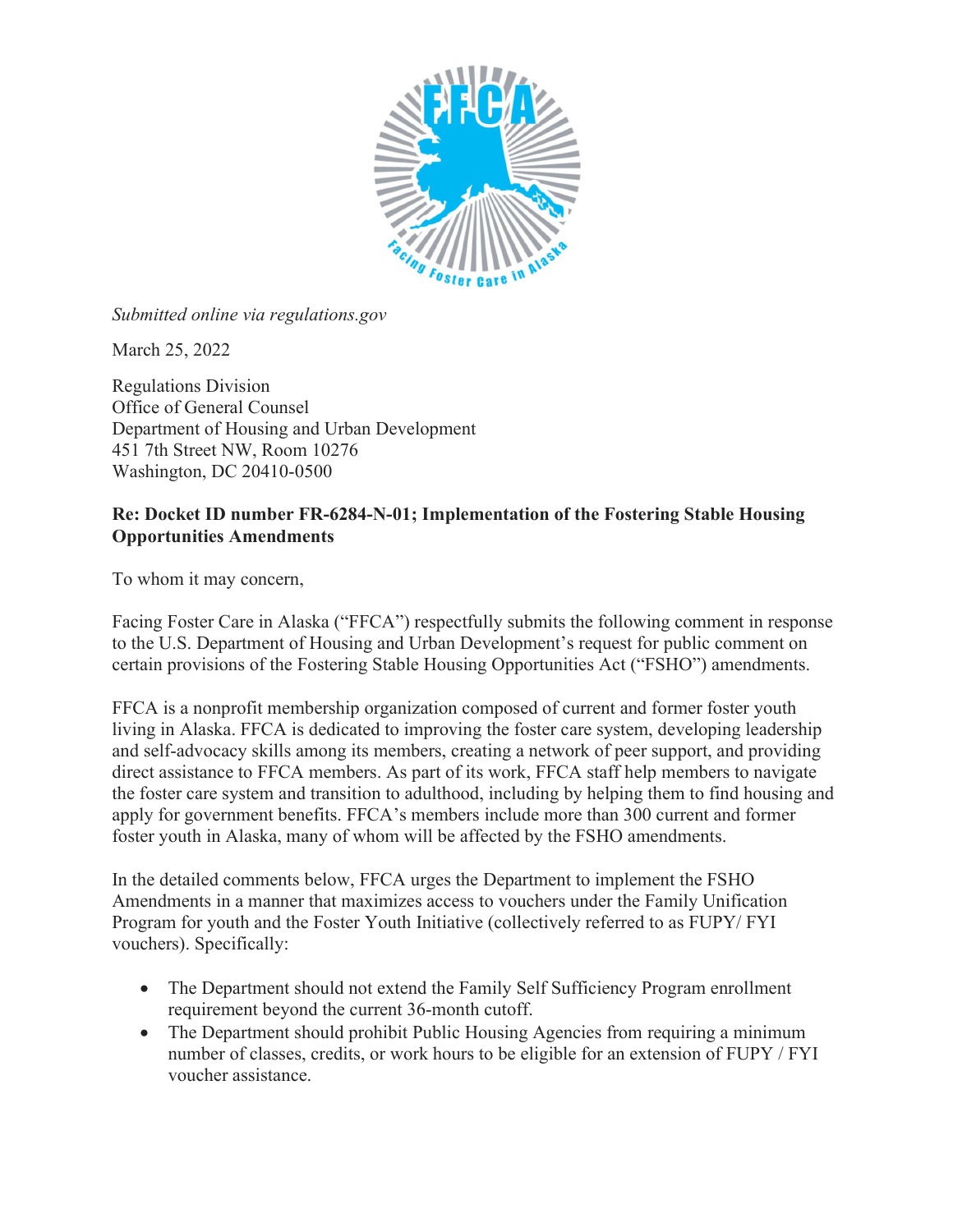## I. Housing Assistance Is Crucial to Former Foster Youth.

Former foster youth are in critical need of housing assistance. Data recently reported by states to the National Youth in Transition Database reveals that youth who spend their teenage years in foster care are at significant risk of homelessness, with 30% of the youth who transition out of foster care experiencing homelessness by the age of  $21<sup>1</sup>$  Such youth are also far more likely to experience homelessness than youth who have not spent time in the foster care system. Indeed, a national study in 2019 found that 29% of the 13- to 25-year-olds experiencing homelessness have spent time in foster care, even though only 6% of children in the United States spend time in the foster care system.<sup>2</sup> These national statistics are consistent with homelessness rates for former foster youth in Alaska, as well as the lived experience of FFCA members, who frequently experience housing instability or homelessness while in foster care and after transitioning into adulthood.

Indeed, the risk of homelessness is part of a broader array of challenges faced by youth as they transition from the foster care system to independent living. This trend is explained in part by a frequent lack of stability, emotional support, and financial resources for foster youth in their adolescence, all of which help young people to develop independent living skills.<sup>3</sup> As a result, youths who have been in foster care tend to experience worse outcomes in education, employment, housing, and other areas compared to their peers in the general population.<sup>4</sup> In fact, former foster youth experiencing homelessness are more likely to have experienced adverse events than other youth experiencing homelessness. For example, in one national survey of youth experiencing homelessness, 61% of youth with foster care history had spent time in jail, prison, or detention, while only 46% of the youth with no foster care history reported the same.<sup>5</sup> Against this background, housing benefits are crucial to the well-being of former foster youth.

## II. Housing Benefits Are Underfunded and Exceedingly Difficult to Access.

Unfortunately, housing assistance for former foster youth is drastically underfunded. Of the patchwork of federal-state programs that potentially provide such assistance, many—such as the John H. Chafee Program for Successful Transition to Adulthood program—do not make housing

<sup>3</sup> Adrienne L. Fernandes-Alcantara, Cong. Rsch. Serv., RL34499, Youth Transitioning From Foster Care: Background and Federal Programs 2 (2019), available at https://sgp.fas.org/crs/misc/RL34499.pdf.

<sup>4</sup> Peter J. Pecora et al., Casey Fam. Programs, Improving Foster Family Care: Findings from the Northwest Foster Care Alumni Study (2005), available at https://caseyfamilypro-wpengine.netdna-

<sup>&</sup>lt;sup>1</sup> Admin. for Children & Families, *National Youth in Transition Database Report to Congress* 10 (2020), *available* at https://www.acf.hhs.gov/sites/default/files/documents/cb/nytd\_report\_to\_congress.pdf.

<sup>&</sup>lt;sup>2</sup> Amy Dworsky et al., Univ. of Chi., Chapin Hall Ctr. for Children, *Missed Opportunities: Pathways from Foster* Care to Youth Homelessness in America 6 (2019), https://www.chapinhall.org/wp-content/uploads/Chapin-Hall\_VoYC\_Child-Welfare-Brief\_2019-FINAL.pdf.

ssl.com/media/AlumniStudies\_NW\_Report\_FR.pdf (young adults with a history in foster care are generally more likely to have mental health and financial challenges than their peers); Mark E. Courtney et al., Univ. of Chi., Chapin Hall Ctr. for Children, Midwest Evaluation of the Adult Functioning of Former Foster Youth: Outcomes at Age 26 (2011) available at https://www.chapinhall.org/wp-content/uploads/Midwest-Eval-Outcomes-at-Age-26.pdf (former foster youth fared worse than their peers in education, employment, and other outcomes).

<sup>&</sup>lt;sup>5</sup> Dworsky, *supra* note 3, at 8.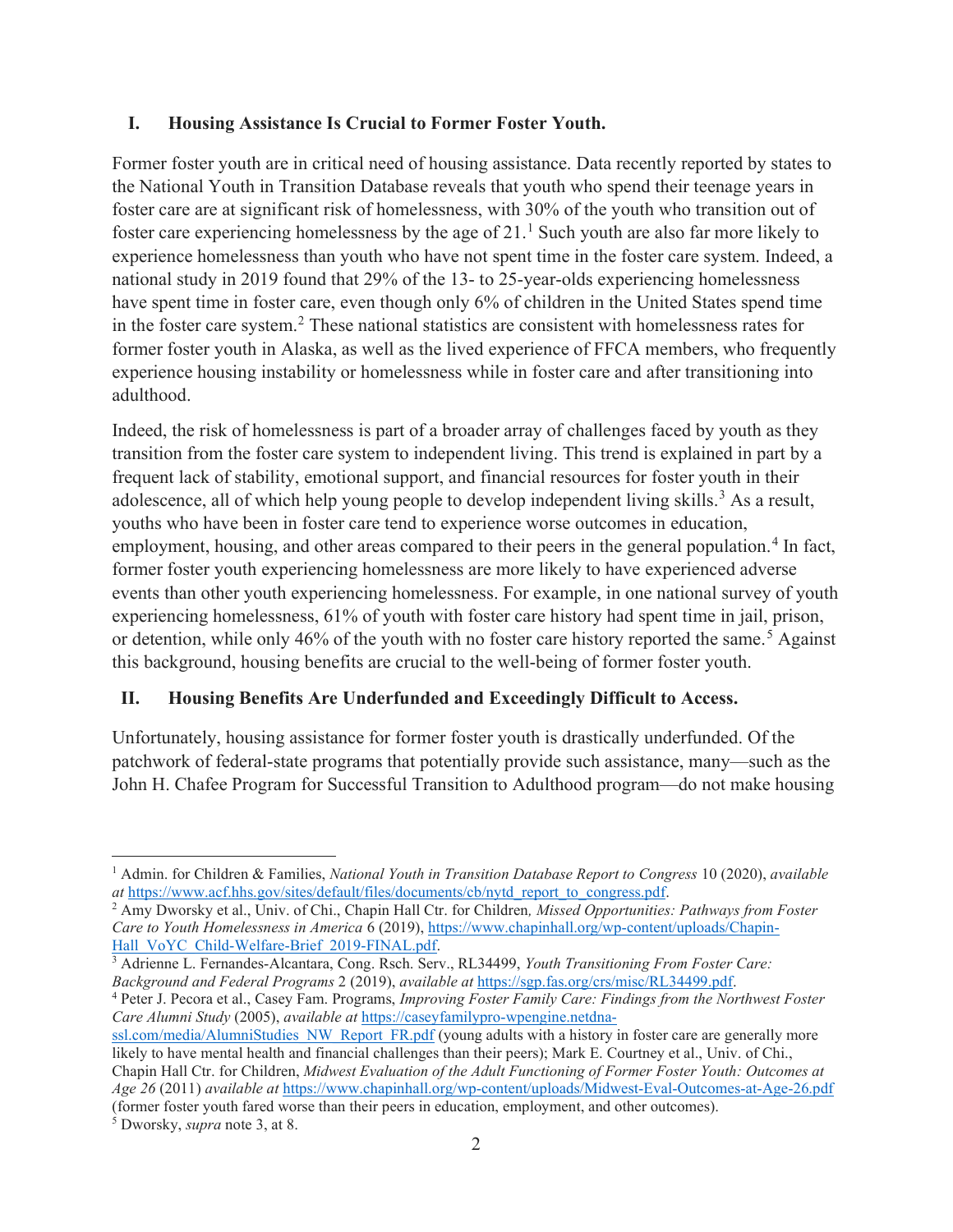their exclusive focus and are not *required* to spend any of their funds on housing.<sup>6</sup> Indeed, while states may spend up to 30% of their Chafee funds on housing for former foster youth, most do not. In a report analyzing the use of Chafee funds in 34 states for the 2017 fiscal year, the Congressional Research Service found that only 8 states used the maximum of 30% for housing, while 16 states spent between 1% and 9%, 5 states spent between 10% and 19%, and 6 states spent between  $20\%$  and  $29\%$ .<sup>7</sup>

Moreover, even if such programs made the maximum amount of funds available for housing, such funds would not cover the entire population of eligible former foster youth.<sup>8</sup> One study, which looked at the Chafee program in 17 states, found that a full deployment of Chafee program housing funds would only provide housing for one-eighth of former foster youth in need of housing in those states.<sup>9</sup>

And even when such benefits *are* available to eligible youth, they are exceedingly difficult to access and maintain. Through our experience in helping youth to obtain housing assistance, including FUPY/FYI housing vouchers, FFCA has learned that the process—which is inefficient, time-consuming, and byzantine—would be frustrating and difficult to navigate even for stable, well-equipped adults. For former foster youth who lack stability (because they are experiencing or threatened by homelessness) and independent living skills (because their formative years were characterized by instability and a lack of support), obtaining a housing voucher can be an extraordinary challenge.

In fact, FFCA has observed that every stage of the application process poses substantial obstacles, which are often compounded by real world friction and limitations. To begin, most foster youth are unaware of the various housing benefit programs available to them. Child welfare agencies very rarely take the initiative to refer eligible youth to the Alaska Housing Finance Corporation (Alaska's public housing agency). Instead, most FFCA members who receive housing benefits first learned about the benefits because FFCA staff recognized that the individual in question was likely eligible and helped initiate the application process.

The application itself often poses further challenges. For many housing benefits, youths must fill out lengthy forms that are often well beyond their reading comprehension level. For example, the application packet for the FYI Voucher Program in Alaska consists of 6 forms that include notices written in legalese, as well as instructions that make unexplained references to various regulatory and financial terms, such as "ATAP/TANF payments" and "Permanent Fund

<sup>&</sup>lt;sup>6</sup> Adrienne L. Fernandes-Alcantara & Maggie McCarty, Cong. Rsch. Serv., R46734, Housing for Former Foster Youth: Federal Support 7 (2021), available at

https://crsreports.congress.gov/product/pdf/R/R46734#:~:text=Housing%20support%20may%20also%20be,credit% 20programs%3B%20and%20homelessness%20assistance.

<sup>&</sup>lt;sup>7</sup> *Id.* at 11.

<sup>8</sup> Id. at 8.

<sup>&</sup>lt;sup>9</sup> Id. (citing Michael Pergamit, et al., HHS Off. of the Assistant Sec'y for Rsch. & Evaluation, Housing Assistance for Youth Who Have Aged Out of Foster Care: The Role of the Chafee Foster Care Independence Program (2012), https://aspe.hhs.gov/system/files/pdf/76501/rpt.pdf).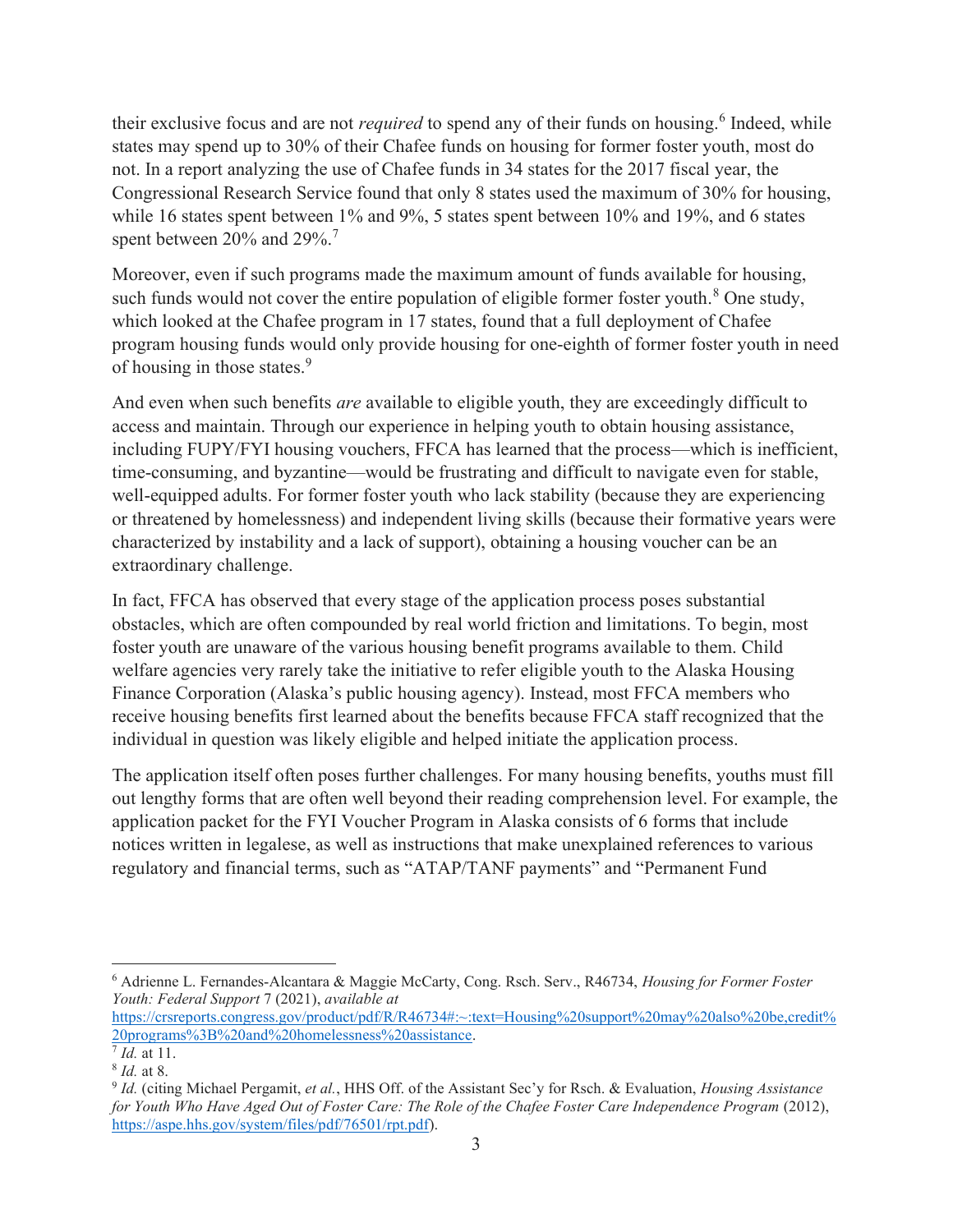Dividends."<sup>10</sup> While our staff frequently help our members fill out such forms, we are unable to assist every former foster youth in Alaska going through this process.

To complete the application, youths must also submit a number of official documents that can be difficult to obtain. For the FYI voucher application, for example, youths are required to provide a photo ID, proof of their social security number, proof of citizenship status (if claiming eligible noncitizen status), proof of birth and custody status (where applicable) for any household members under the age of 18, proof of full-time enrollment status in an educational institution (if claiming student status), and proof of income (i.e., an employment offer letter OR 4 to 6 current, consecutive pay stubs).<sup>11</sup> Beyond needing the organizational skills required to pull together this collection of paperwork, youths are often stymied by the fact some documents are difficult to track down. Indeed, the state retains custody of official documents such as birth certificates and social security cards for youths while they remain in foster care. This presents a problem for many youths who are eligible to apply for assistance *before* they transition out of the system.<sup>12</sup> To gather these materials, youths must therefore reach out to their case worker at the Office of Children Services—another bureaucratic step that risks additional delay. Sometimes the state will complicate things further by misplacing the needed documents, as was the case with one FFCA member whose case worker simply lost (and was never able to find) her birth certificate.<sup>13</sup>

The process does not get easier once the housing voucher is in hand. Rather, the youth must then find a landlord who is willing to take the voucher—something that landlords are not legally required to do.<sup>14</sup> This process often takes weeks and sometimes even months. Such a delay introduces yet another wrinkle since the voucher recipient must find housing within 60 days or else risk losing the voucher.<sup>15</sup> If unable to find housing within that time period, a voucher recipient in Alaska can request up to two 30-day extensions, which requires submitting documentation of the failed search.<sup>16</sup> If the recipient fails to find housing during the extension period, the recipient loses the voucher.

Assuming the voucher recipient successfully finds an apartment, it must be inspected by the Alaska Housing Finance Corporation for compliance with federal Housing Quality Standards

<sup>&</sup>lt;sup>10</sup> See Alaska Hous. Finance Corp., Foster Youth Initiative Voucher Program Application Packet, *available at* https://www.ahfc.us/application/files/4516/0945/4807/Foster\_Youth\_010121.pdf.  $\overline{11}$   $\overline{Id}$ 

<sup>&</sup>lt;sup>12</sup> See 42 U.S.C. § 1437f(x)(2) (providing that youths are eligible for FUP vouchers when they are "at least 18 years of age and not more than 24 years of age and … have left foster care, or will leave foster care within 90 days … and [are] homeless or [are] at risk of becoming homeless").

 $<sup>13</sup>$  This particular FFCA member was able to eventually get a replacement copy by engaging in some detective work</sup> to learn where she was born and then contacting her birth hospital directly. For many youths, however, this solution would not have been an option because children in foster care often have no way of knowing where they were born. <sup>14</sup> While some states have "source-of-income" laws that bar landlords from rejecting tenants who plan on using housing vouchers, Alaska is not one of them. See Kristian Hernandez, PEW, Biden Wants to Offer More Housing Vouchers, Many Landlords Won't Accept Them (May 12, 2021), https://www.pewtrusts.org/en/research-andanalysis/blogs/stateline/2021/05/12/biden-wants-to-offer-more-housing-vouchers-many-landlords-wont-acceptthem.

 $\frac{15}{15}$  Alaska Hous. Finance Corp., *Rental Assistance, Privately-Owned Rentals: Voucher Portability*, https://www.ahfc.us/publichousing/rental-programs/low-income-alaskans-renting-private-individuals/portability (last visited Mar. 22, 2022).

 $16$  See id.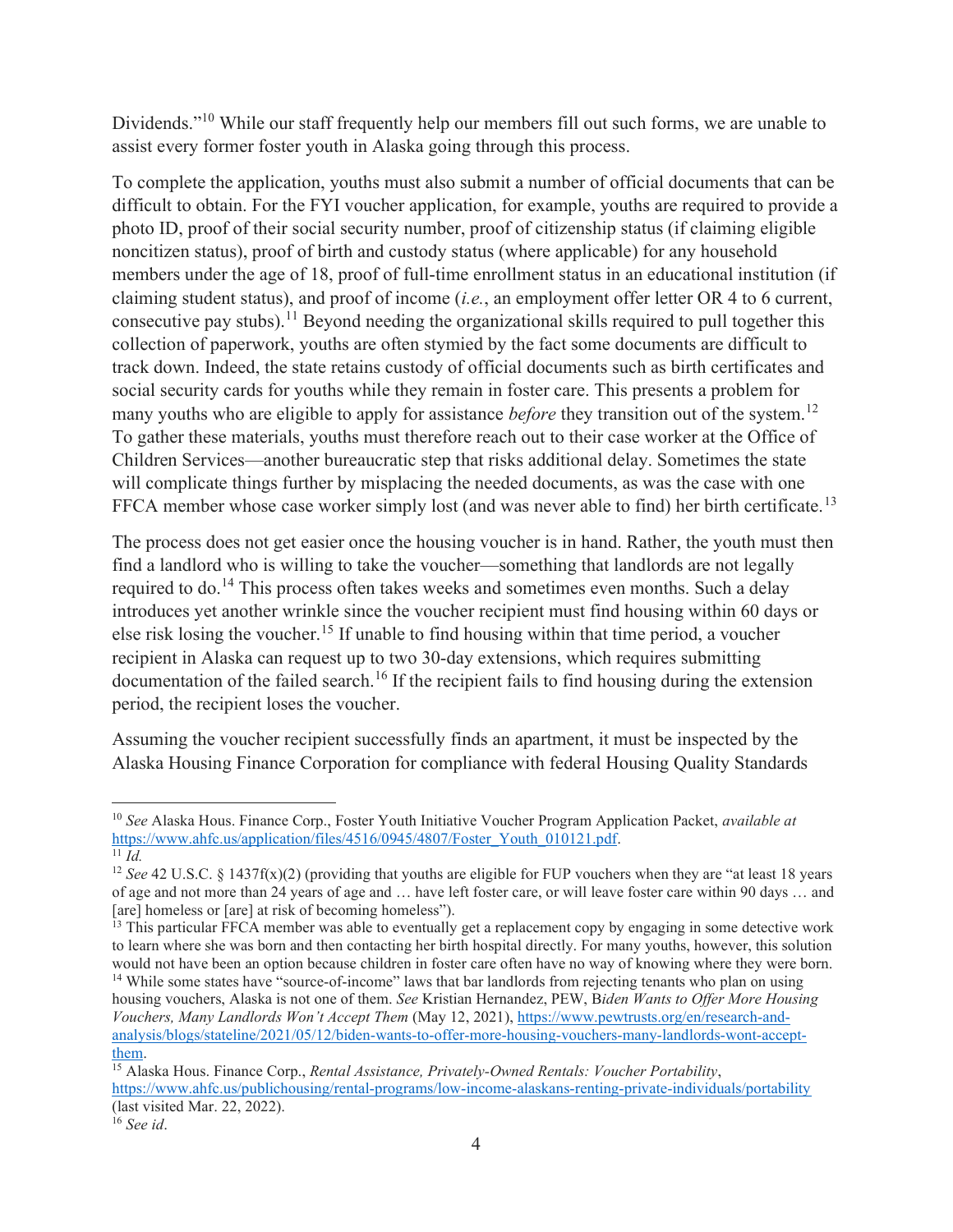before the state will pay any rental assistance on the unit.<sup>17</sup> In FFCA's experience, FFCA members generally have to wait several weeks before an inspection appointment becomes available. Finally, the voucher recipient usually must pay a security deposit to the landlord, for which they can get assistance on a one-time basis.

If this undertaking were not laborious enough, former foster youth often face real-world challenges that threaten to disrupt their access to rental assistance. For example, one FFCA member lost her apartment when her landlord decided to sell the building she lived in. She was forced to go through the entire apartment-hunting experience all over again, starting with a request that the Alaska Housing Finance Corporation reissue her voucher. She therefore contacted her case manager, who informed her that she would need to visit the Alaska Housing Finance Corporation offices in person. Lacking a car and access to childcare at the time, this initial meeting involved navigating the public bus system, including a transfer with a half hour wait, in the middle of winter with her two young children. Juggling her children and other responsibilities, the FFCA member attempted, but was unable, to find a new apartment willing to accept her voucher within the initial time window. Facing a real risk of losing her rental assistance, she pulled together documentation on the failed search and requested an extension. By that point, she was also required to move out of her old apartment. Without a new apartment, the FFCA member and her two young children were forced to move in with her sister, who also has two children. From a crowded setup of 2 adults and 4 children living in a one-bedroom apartment, the FFCA member relaunched her search. While she managed to find a landlord willing to accept her voucher during the extension period and was able to get an inspection of the apartment completed two weeks later, she faced one last obstacle: she did not have enough money to pay the security deposit. And as noted above, Alaska Housing Finance Corporation provides assistance with security deposits only once per voucher. Fortunately, FFCA was able to help pay the deposit and the FFCA member moved into her new apartment after several stressfilled and anxiety-inducing months.

## III. The Department Should Maximize Access to Housing Benefits Available Through the FUPY/FYI Voucher Programs.

Given the enormous barriers to accessing and maintaining rental assistance of any kind, FFCA strongly urges the Department to implement the FSHO Amendments in a manner that maximizes access to housing benefits for former foster youth. FFCA welcomes the changes brought about by the FSHO Amendments, including the 24-month extension of FUPY/FYI vouchers beyond the previous limit of 36-months following a youth's emancipation from the foster care system.

As summarized in the Department's notice, the statute provides that youths are eligible for an extension when they meet one of three requirements:

<sup>&</sup>lt;sup>17</sup> See Alaska Hous. Finance Corp., For Partners, For Landlords: Housing Choice Voucher Program (last visited Mar. 22, 2022), https://www.ahfc.us/pros/landlords/housing-choice-voucher-program; see also 24 C.F.R. § 982.401 (2015) (providing housing quality standards).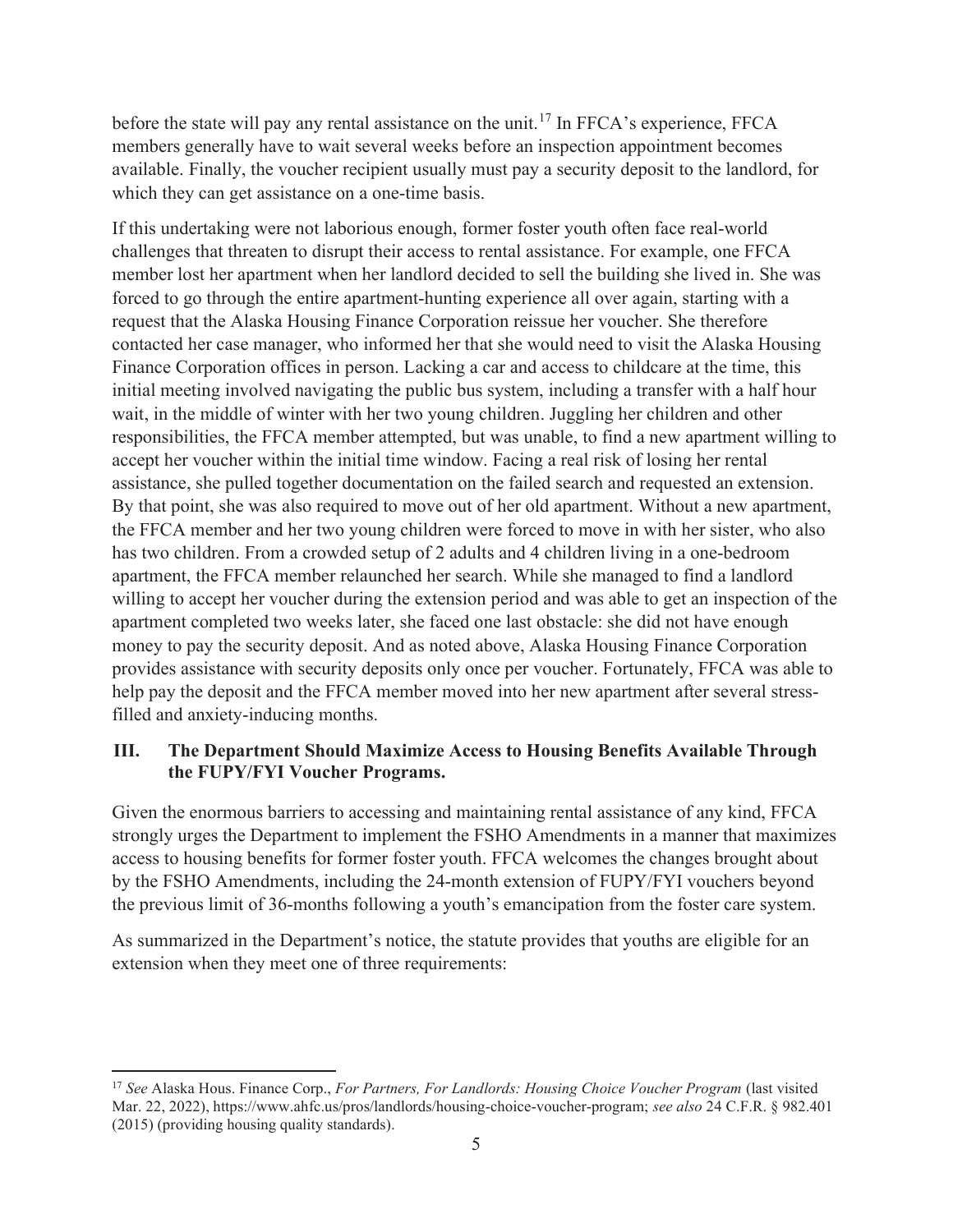- Where the public housing agency operates a Family Self Sufficiency ("FSS") Program<sup>18</sup> and has sufficient space for the youth to enroll, the youth must enroll and participate in the program.<sup>19</sup>
- Where the public housing agency does not operate an FSS program—or where the youth has been unable to enroll—the youth must be able to demonstrate that in 9 of the 12 months preceding the extension period, the youth was either enrolled in a recognized postsecondary credential, a secondary school diploma, or its recognized equivalent; enrolled in an institution of higher education as defined by Section 1001(a) of Title 20; or participating in a "career pathway" as defined by Section 3102 of Title 29.<sup>20</sup>
- Where the youth is unable to meet the above education and work requirements due to certain life circumstances, the youth may still qualify for the extension if they can demonstrate that they are caring for a dependent child under the age of six or an incapacitated person, actively participating in a drug or alcohol treatment program, or are incapable of complying due to a documented medical condition.<sup>21</sup>

The Department's notice also provides guidance on how it is implementing these requirements. While the Department interpreted the statute to mean that the FSS enrollment requirement should apply after the first 36-month period (explained further below), the notice generally did not "establish[] terms or conditions for meeting [the] requirements beyond those contained in the statute."<sup>22</sup> Rather, the notice "provid<sup>[es]</sup> [public housing agencies] with flexibility in applying these requirements and encourages [public housing agencies] to consider how they can provide extensions of the FUPY/ FYI assistance to the broadest population possible consistent with the statutory requirements."<sup>23</sup> The notice also requests comment on whether the Department should establish more specific terms and conditions regarding the various requirements.

While FFCA applauds the Department's efforts to encourage agencies to maximize access to these housing benefits, FFCA urges the Department to rethink its decision to leave the implementation of the requirements to the discretion of the public housing agencies. Rather, to ensure that the 24-month extension is provided to the broadest population possible, the Department should establish a ceiling on eligibility requirements that public housing agencies may impose that is consistent with, and does not exceed, the statutory requirements.

<sup>&</sup>lt;sup>18</sup> The FSS is a five-year program that aims to help "HUD-assisted families to increase their earned income and reduce their dependency on welfare and rental subsidies." U.S. Dep't of Hous. and Urban Dev., Family Self Sufficiency (FSS) Program, https://www.hud.gov/program\_offices/public\_indian\_housing/programs/hcv/fss (last visited Mar. 22, 2022). The Alaska Housing Finance Corporation provides an FSS program called Jumpstart. See Alaska Hous. Finance Corp., Jumpstart, https://www.ahfc.us/tenants/jumpstart (last visited on Mar. 22, 2022); see also Alaska Hous. Finance Corp., Family Self Sufficiency Action Plan Jumpstart Program at 17 (2020), available at https://www.ahfc.us/application/files/6016/1763/9202/Jumpstart\_Action\_Plan\_090120.pdf (laying out the requirements for participation in Jumpstart).

 $19$  42 U.S.C. § 1437f(x)(5)(A)(i).

<sup>&</sup>lt;sup>20</sup> *Id.* § 1437 f(x)(5)(A)(ii).

<sup>&</sup>lt;sup>21</sup> *Id.* § 1437 f(x)(5)(A)(iii).

<sup>&</sup>lt;sup>22</sup> Implementation of the Fostering Stable Housing Opportunities Amendments, 87 Fed. Reg. 3,570, 3,572 (Jan. 24, 2022).

 $^{23}$  Id.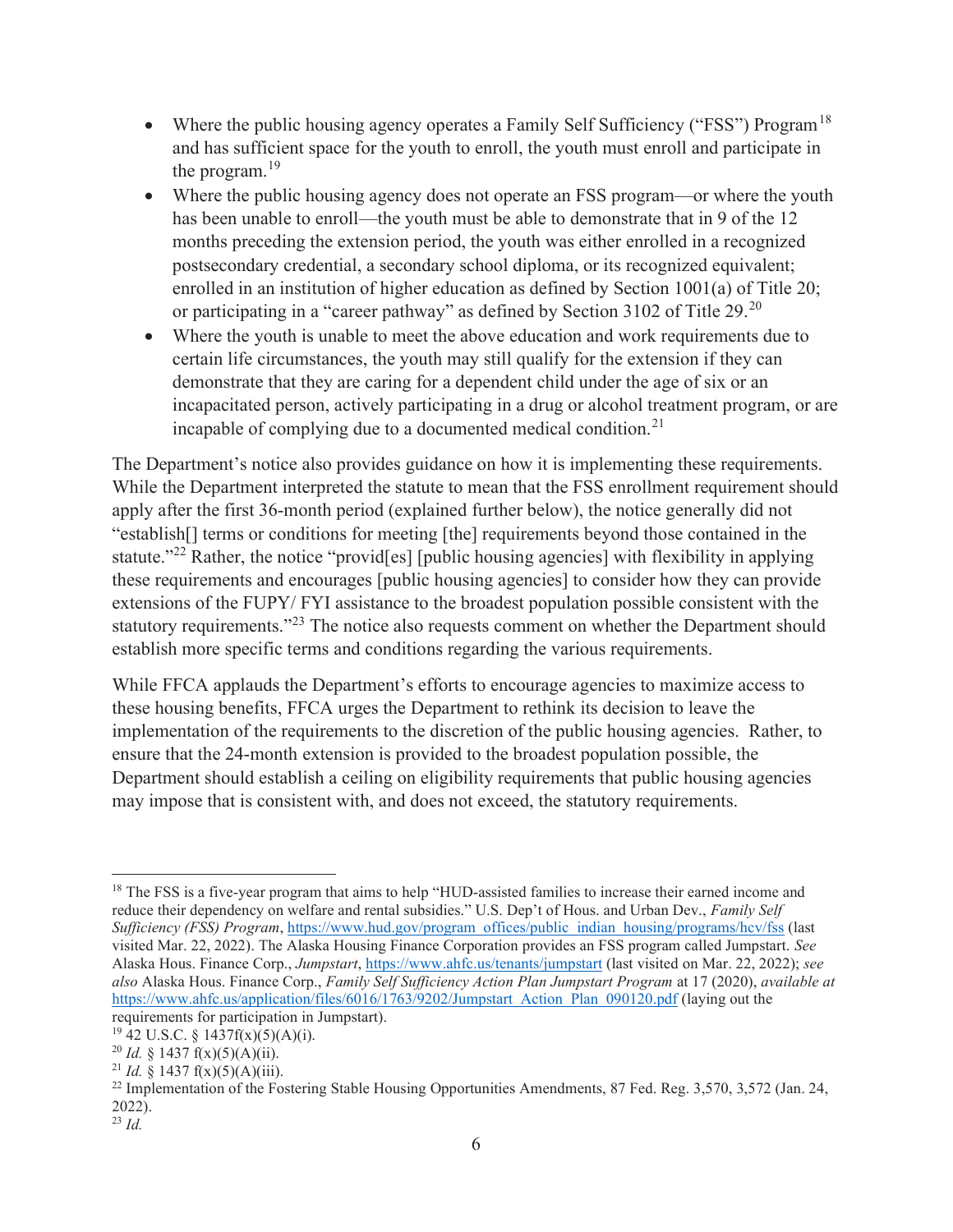Specifically:

 The Department should not require youths to enroll in the FSS program beyond the 36-month cutoff. In its notice, the Department explains that it has determined that a youth will be considered "unable to enroll" in the FSS program when the relevant public housing agency is unable to offer an FSS slot to the youth during the first 36 months of the FUPY/FYI voucher.<sup>24</sup> Under these circumstances, the youth qualifies for the 24month extension so long as they meet one of the other two requirements *(i.e.*, the education/work requirement or one of the exceptions for youths unable to meet education/work requirement). In other words, even if space opens up in the FSS program during the extension period, a former foster youth will not be required to enroll in the FSS program in order to maintain their voucher for the remainder of the extension period.

The Department has asked in the notice whether it should establish a different cut-off for requiring FSS enrollment.<sup>25</sup> FFCA agrees with the Department that the requirement for enrolling in the FSS program (should a slot become available) should not extend past the initial 36 months of the FUPY/FYI voucher. Requiring youths to enroll in the FSS program during the extension period may not be in the best interest of the youth. As the Department notes, youths who qualified for the extension by virtue of meeting the education / work requirements will already be enrolled in school, participating in a training program, or working a particular employment schedule. These activities may not be easily integrated into—and may even preclude participation in—the FSS program.

To maintain good standing with the FSS program, participants are required to sign a "contract of participation."<sup>26</sup> Among other things, the contract requires that the head of household—in this case, the former foster youth—"seek and maintain suitable employment."<sup>27</sup> Under federal regulation, seeking employment entails, at a minimum, applying for employment, attending job interviews, and otherwise following through on employment opportunities.<sup>28</sup> Further, the public housing agency has discretion to determine what constitutes "suitable employment" based on the skills, education, and training of the individual.<sup>29</sup>

For youths who have already qualified for an extension by enrolling in school or a workforce development opportunity, meeting the FSS employment requirements could interfere with their preexisting activities and would therefore be disruptive. For example, one FFCA member is currently enrolled in a vocational training program that requires her to take a full-time course, along with an externship program. She would be unable to

 $27$  *Id.* § (b)(4)(i).

<sup>&</sup>lt;sup>24</sup> 87 Fed. Reg. at 3,572.

<sup>25</sup> Id. at 3,573.

<sup>&</sup>lt;sup>26</sup> 24 C.F.R. § 984.303; see also Family Self Sufficiency Action Plan Jumpstart, supra note 22 (providing that individuals in Alaska's FSS program must seek and maintain "suitable" employment).

 $28$  *Id.* § (b)(4)(ii).

 $^{29}$  *Id.* § (b)(4)(iii).